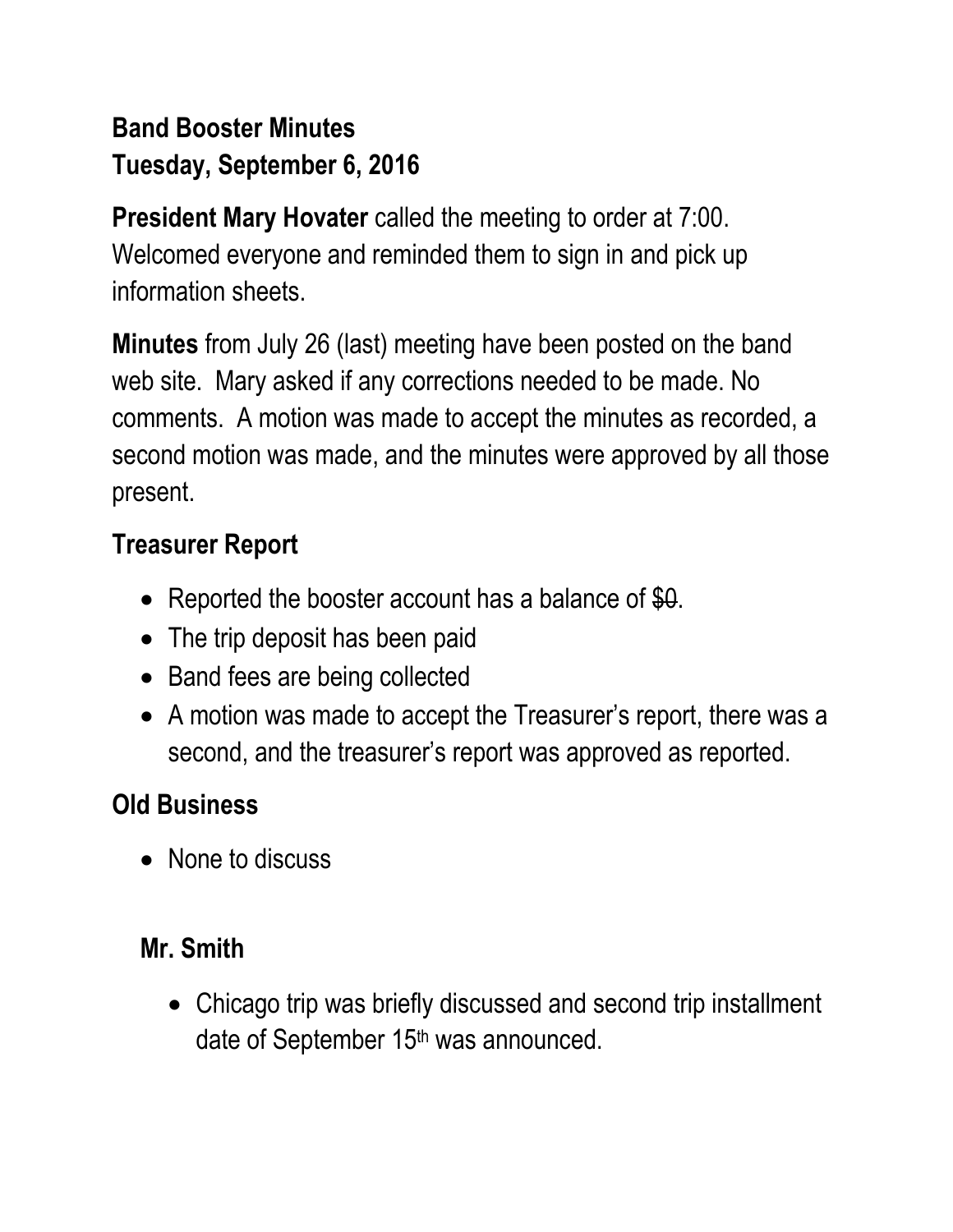- Gave the date of Oct. 15 and Oct. 22 for marching competitions.
- Discussed upcoming Fair parade and Band Exhibition.

#### **Mary**

• Volunteer jobs were discussed and sign-up sheets were passed around for:

> **Water** Pit Crew Concession Stand Stadium Clean-up

- 4,144 band cards were sold and 1,856 are still out. We need those in order to pass them on the middle school for their fundraiser.
- Uniforms Leslie Pruitt requested the parent's inspect their children's uniform and help maintain cleanliness and care and keep up with the multiple parts.
- Extra help from parents other than the senior parents is requested for the Homecoming and the Senior Recognition games.
- Parents were reminded they can join the Cullman Bearcat Band Boosters page on Facebook for quick updates and information.

### **Mrs. Bean**

 Welcomed all new parents and requested they sign up for Remind 101.